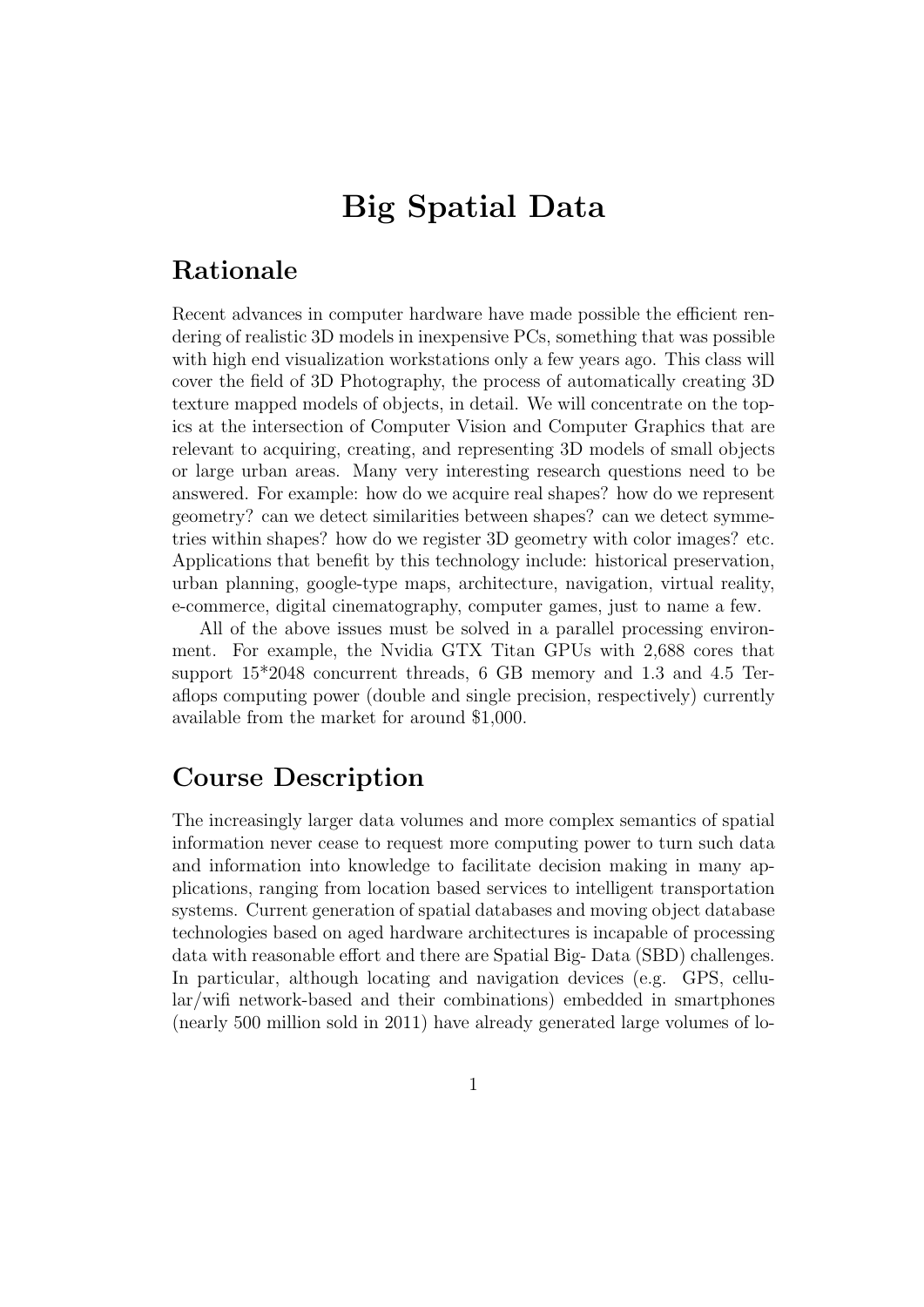cation and trajectory data, the next generation of consumer electronics, such as Google Glasses, are likely to generate even larger volumes of locationdependent multimedia data where spatial and trajectory data management techniques will play critical roles in understanding the data. Graphics Processing Units (GPUs) are massively data parallel devices featuring a much larger number of processing cores and concurrent threads which make them significantly different from CPUs that currently support much fewer processing cores and concurrent threads. In addition, the current GPU memory bandwidth is more than an order of magnitude higher than that of CPUs and three orders higher than that of disks. Different from high-performance computing resources in the past that are typically only available to highly selective research groups, GPUs nowadays are quite affordable to virtually all research groups and individuals.

On the other hand, the Intel Xeon Phi accelerators based on its Many-Integrated-Core (MIC) architecture represent a hybridization of classic multicore CPUs and GPUs and are suitable for speeding up a variety of applications.

#### 1 Topic List

- Commodity Parallel Hardware
- Research Practices of Large-Scale Data Management
- Relational and Non-Relational Data
- OpenMP
- Nvidia CUDA
- Intel TBB based parallel programming techniques
- Parallel Indexing and Query Processing on Multidimensional Spatial and Trajectory Data
	- Grid- and tree-based indexing
	- Selectivity estimation
	- Various types of spatial joins and their optimization